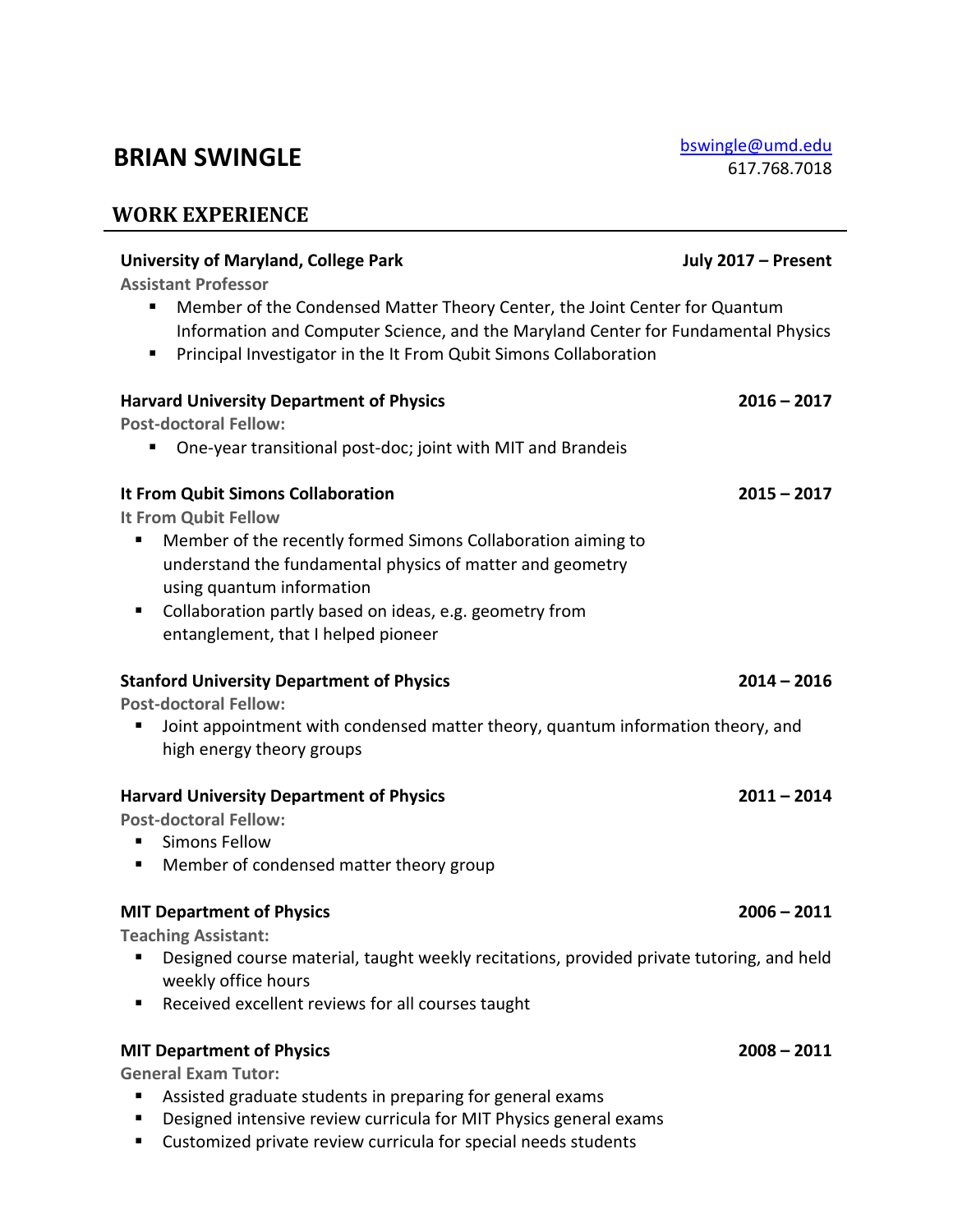| <b>MIT Department of Physics</b>                                                                                                                                                                                                                                                                                                                                    | $2007 - 2011$ |  |  |  |
|---------------------------------------------------------------------------------------------------------------------------------------------------------------------------------------------------------------------------------------------------------------------------------------------------------------------------------------------------------------------|---------------|--|--|--|
| <b>Writing Mentor:</b><br>Mentored physics undergraduates in quantum mechanics<br>Led group discussion sessions, mediated the peer review process, reviewed student<br>papers and provided guidance on science writing and technical content                                                                                                                        |               |  |  |  |
| <b>Georgia Tech Department of Mathematics</b><br><b>Teaching Assistant:</b><br>Taught weekly recitations and held office hours<br>Courses taught: introductory and advanced calculus                                                                                                                                                                                | 2003-2005     |  |  |  |
| <b>EDUCATION</b>                                                                                                                                                                                                                                                                                                                                                    |               |  |  |  |
| <b>Massachusetts Institute of Technology</b><br>PhD in Theoretical Condensed Matter Physics                                                                                                                                                                                                                                                                         | $2005 - 2011$ |  |  |  |
| <b>Georgia Institute of Technology</b><br>B.S. with Highest Honors in Physics                                                                                                                                                                                                                                                                                       | $2001 - 2005$ |  |  |  |
| <b>PROFESSIONAL ACTIVITIES &amp; AWARDS</b>                                                                                                                                                                                                                                                                                                                         |               |  |  |  |
| <b>Seminars</b><br>Quantum Science Gordon Research Conference, Stonehill College<br>It From Qubit Summer School, Perimeter Institute<br>п<br>Copenhagen<br>п<br>Harvard<br>MIT<br><b>UCLA</b><br>Johns Hopkins<br>University of Maryland<br>п<br>Stanford<br>Fundamental Bounds Workshop, Stanford<br>ш                                                             | 2016          |  |  |  |
| <b>APS March Meeting</b><br>п<br>Aspen Center for Physics<br>п<br>Whaley group, Berkeley<br>п<br>Hamiltonian Complexity Reunion, Simons Center, Berkeley<br>Simons Symposium, Puerto Rico<br>п<br>"Closing the entanglement gap", KITP<br>MIT<br>"Topological phases of matter, quantum field theory and quantum information<br>school", National Taiwan University | 2015          |  |  |  |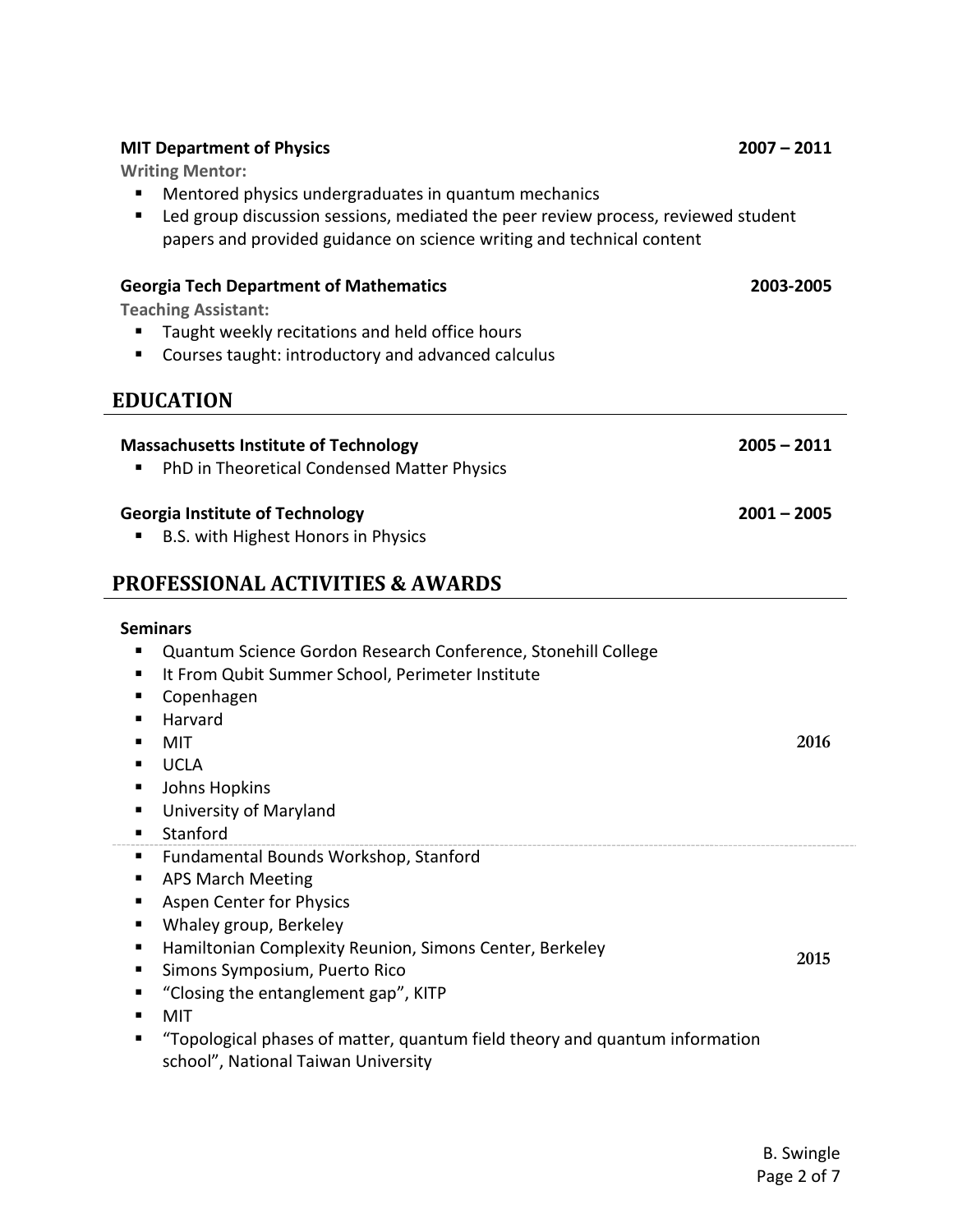| п<br>٠<br>٠<br>٠<br>٠<br>п                          | Texas A&M<br>"Physics of the Universe Summit", New York<br>University of British Columbia<br>Stanford<br>Simons Center for the Theory of Computation, Berkeley<br>University of California, San Diego                                                                                                                                                                                                                                                                                            | 2014 |
|-----------------------------------------------------|--------------------------------------------------------------------------------------------------------------------------------------------------------------------------------------------------------------------------------------------------------------------------------------------------------------------------------------------------------------------------------------------------------------------------------------------------------------------------------------------------|------|
| п<br>п<br>٠<br>п<br>п<br>п<br>п<br>п<br>п<br>п<br>п | Georgia Institute of Technology<br>Los Alamos National Lab<br><b>Cornell University</b><br>"Holography: from Gravity to Quantum Matter", Newton Institute, Cambridge<br>"Topological Phases of Matter" SCGP, Stony Brook<br>"CAP 2013", Montreal<br>"Entanglement and Emergence II", Perimeter Institute For Theoretical Physics<br><b>APS March Meeting</b><br>Quantum Hamiltonian Complexity Workshop, Berkeley<br>"Quantum Entanglement", Simons Symposium, St. John<br>University of Chicago | 2013 |
| п<br>ш<br>п<br>п<br>п<br>п<br>п                     | University of Cologne<br>Perimeter Institute for Theoretical Physics<br>"Entanglement, RG flows, and holography", Ann Arbor<br><b>Stanford University</b><br>University of British Columbia<br>Stony Brook, Simons Fellows Symposium<br>APS March Meeting, Symposium on Fractional Topological Insulators                                                                                                                                                                                        | 2012 |
| п<br>п<br>п                                         | Perimeter Institute for Theoretical Physics<br>California Institute of Technology<br>Aspen Center for Physics, Winter Conference on Strongly Correlated Systems and<br>Gauge/Gravity Duality                                                                                                                                                                                                                                                                                                     | 2011 |
| п<br>п<br>п                                         | Station Q<br>Perimeter Institute for Theoretical Physics<br><b>Harvard University</b><br>Boulder Summer School, Condensed Matter Physics                                                                                                                                                                                                                                                                                                                                                         | 2010 |
| п                                                   | Perimeter Institute for Theoretical Physics                                                                                                                                                                                                                                                                                                                                                                                                                                                      | 2009 |
| ٠                                                   | University of Washington, Research Experience for Undergraduates Program                                                                                                                                                                                                                                                                                                                                                                                                                         | 2004 |
| ٠                                                   | <b>DAMOP Annual Meeting</b>                                                                                                                                                                                                                                                                                                                                                                                                                                                                      | 2003 |
| <b>Awards</b>                                       |                                                                                                                                                                                                                                                                                                                                                                                                                                                                                                  |      |

- DARPA Riser 2015
- Block Award for "an outstanding young physicist", Aspen Center for Physics
- Presidential Fellowship, MIT
- Hitohiro Fukuyo Memorial Scholarship, Georgia Tech
- Outstanding Physics Undergraduate Award, Georgia Tech
- Winner of American Physical Society Research Competition, Atomic, Molecular, and Optical Physics
- Presidential Research Fellowship, Georgia Tech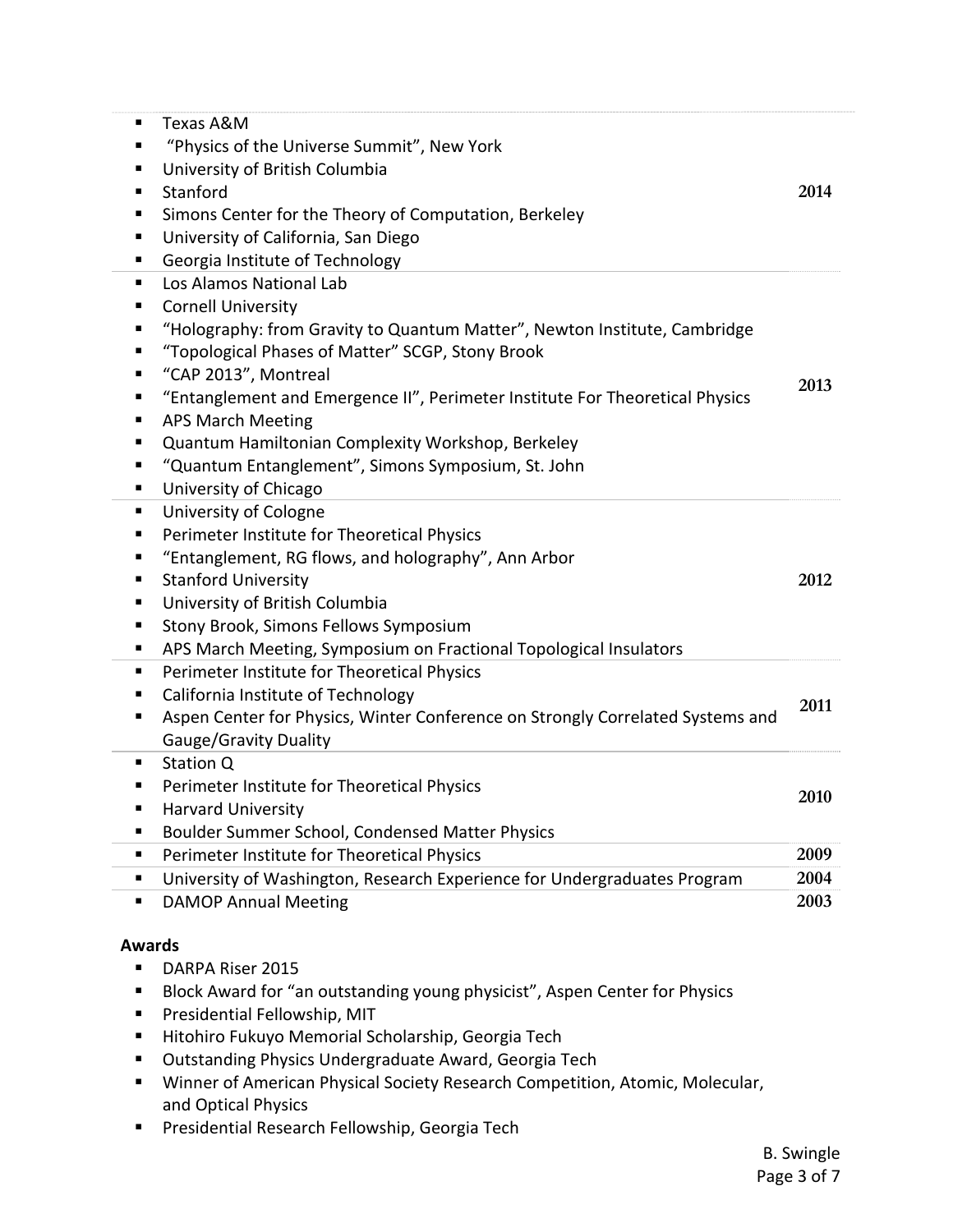## **LEADERSHIP & SERVICE**

| <b>American Physical Society</b><br><b>Physical Review Referee</b><br>Peer-review journal articles for publication                                                                                                                                                                                              | <b>2009 - Present</b> |
|-----------------------------------------------------------------------------------------------------------------------------------------------------------------------------------------------------------------------------------------------------------------------------------------------------------------|-----------------------|
| <b>MIT Condensed Matter Informal Seminar</b><br>Organizer<br>Responsible for recruiting speakers for weekly seminar series<br>Maintain seminar website and mailing list                                                                                                                                         | $2010 - 2011$         |
| <b>MIT Physics Graduate Student Council</b><br><b>Condensed Matter &amp; Colloquium Committee Representative</b><br>Advocate for general exam reform<br>Assist in organizing speakers for monthly lunch talks and weekly<br>ш<br>colloquiums                                                                    | $2008 - 2011$         |
| <b>Physics Forums</b><br><b>Forum Member, Science Advisor, and Homework Helper</b><br>Longtime member of online physics community<br>Acknowledged as a skilled science advisor and tutor<br>Continue to answer questions ranging from solid state physics and<br>quantum mechanics to string theory and gravity | $2005 -$ Present      |

## **PUBLICATIONS**

**Swingle B, McGreevy J.** Mixed s-sourcery: Building many-body states using bubbles of Nothing. *arXiv:1607.05753* (submitted to Phys. Rev. B)

**Yao N, Grusdt F, Swingle B, Lukin M, Stamper-Kurn D, Moore J, Demler E.** Interferometric Approach to Probing Fast Scrambling. *arXiv:1607.01801* (submitted to Phys. Rev. Lett.)

**Almheiri A, Dong X, Swingle B.** Linearity of Holographic Entanglement Entropy *arXiv:1606.04537* (submitted JHEP)

**Roberts D, Swingle B.** Lieb-Robinson and the butterfly effect. *arXiv:1603.09298* (accepted to Phys. Rev. Lett.)

**Swingle B, Bentsen G, Schleier-Smith M, Hayden P.** Measuring the Scrambling of Quantum Information *arXiv:1602.06271* (submitted to Phys. Rev. Lett.)

**Swingle B, McGreevy J, Xu Shenglong.** Renormalization Group Circuits for Gapless States. Phys. Rev. B 93, 205159 (2016) *arXiv:1602.02805*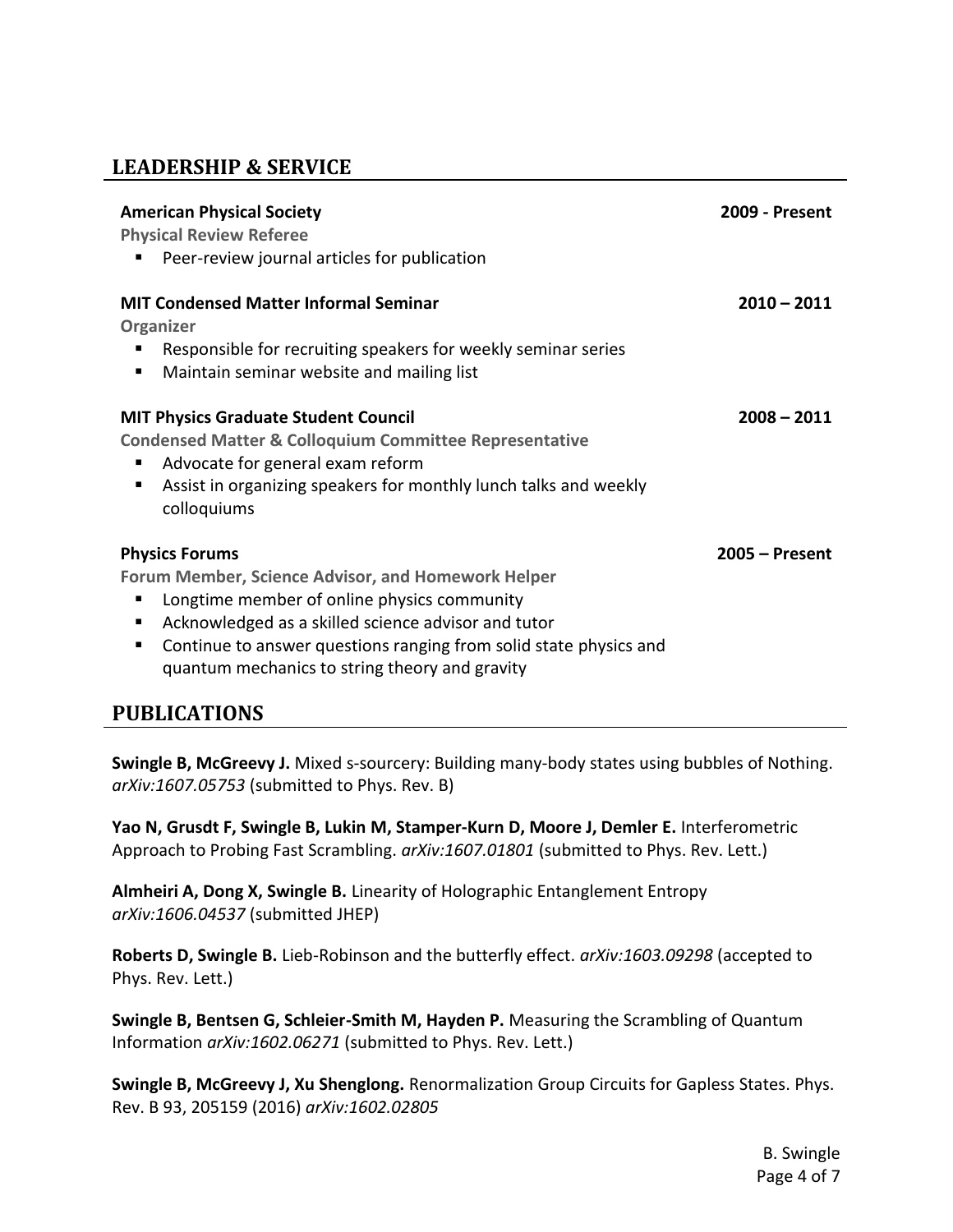**Brown A, Roberts D, Susskind L, Swingle B, Zhao Y.** Complexity, action, and black holes. Phys. Rev. D 93, 086006 (2016) *arXiv:1512.04993*

**Brown A, Roberts D, Susskind L, Swingle B, Zhao Y.** Complexity equals action. Phys. Rev. Lett. 116, 191301 (2016) *arXiv:1509.07876*

**Swingle B, McGreevy J.** Area law for gapless states from local entanglement thermodynamics. Phys. Rev. B 93, 205120 (2016) *arXiv:1505.07106*

**Czech B, Hayden P, Lashkari N, Swingle B.** The Information Theoretic Interpretation of the Length of a Curve. JHEP 2015:157 *arXiv:1410.1540*

**Kravec SM, McGreevy J, Swingle B.** All-fermion electrodynamics and fermion number anomaly inflow. Phys. Rev. D 92, 085024 (2015) *arXiv:1409.8339*

**Swingle B, McGreevy J.** Renormalization group constructions of topological quantum liquids and beyond. Phys. Rev. B 93, 045127 (2016) *arXiv:1407.8203*

**Swingle B, Kim IH.** Reconstructing quantum states from local data. Phys. Rev. Lett. 113, 260501 (2014) *arXiv:1407.2658*

**Swingle B, Van Raamsdonk M.** Universality of Gravity from Entanglement. *arXiv:1405.2933*

**Swingle B.** Entanglement entropy of compressible holographic matter: loop corrections from bulk fermions. Phys. Rev. B 90, 045107 (2014) *arXiv:1308.3234*

**Swingle B.** Entanglement does not generally decrease under renormalization. J. Stat. Mech. P10041 (2014) *arXiv:1307.8117*

**Swingle B.** A simple model of many-body localization. *arXiv:1307.0507*

**Chowdhury D, Swingle B, Berg E, Sachdev S.** Singularity of the London penetration depth at quantum critical points in superconductors. Phys. Rev. Lett. 111, 157004 (2013) *arXiv:1305.2918*

Behan C, Larjo K, Lashkari N, Swingle B, Van Raamsdonk M. Energy trapping from Hagedorn density of states. *arXiv:1304.7275* (accepted to JHEP)

**Swingle B.** Structure of entanglement in regulated Lorentz invariant field theories. *arXiv:1306.6402* 

**Swingle B, McMinis J, Tubman N.** Oscillating terms in the Renyi entropy of Fermi liquids. Phys. Rev. B 87, 235112 (2013). *arXiv:1211.0006*

**Sau J, Swingle B, Tewari S.** A proposal to probe quantum non-locality of Majorana fermions using tunneling experiments. Phys. Rev. B 92, 020511 (2015) *arXiv:1210.5512*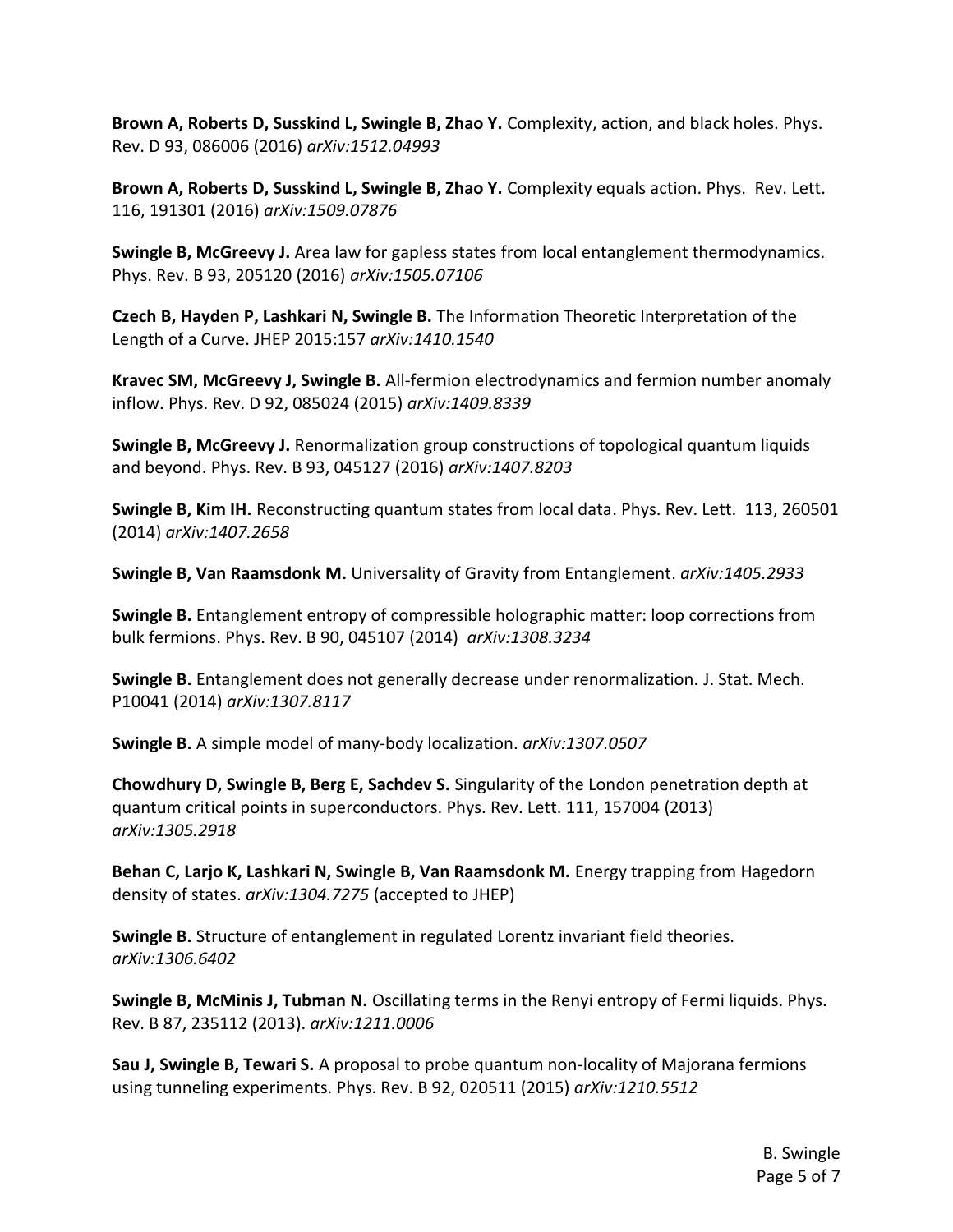**Swingle B.** Constructing holographic spacetimes using entanglement renormalization. *arXiv:1209.3304*

**Swingle B.** Interplay between short and long-range entanglement in symmetry protected phases. Phys. Rev. B 90, 035451 (2014) *arXiv:1209.0776*

**Swingle B.** Entanglement sum rules in exactly solvable models. Phys. Rev. Lett. 111, 100405 (2013). *arXiv:1209.0769*

**Swingle B.** Experimental signatures of 3d fractional topological insulators. Phys. Rev. B 86, 245111 (2012). *arXiv:1205.2085*

**Huijse L, Swingle B.** Area law violations in a supersymmetric model. Phys. Rev. B 87, 035108 (2013). *arXiv:1202.2367*

**Swingle B, Senthil T.** Universal crossovers between entanglement entropy and thermal entropy. Phys. Rev. B 87, 045123 (2013) *arXiv:1112.1069*

**Huijse L, Sachdev S, Swingle B.** Hidden Fermi surfaces in compressibles states of gauge-gravity duality. Phys. Rev. B 85, 035121 (2012). *arXiv:1112.0573*

**Swingle B, Senthil T.** Entanglement structure of deconfined quantum critical points. Phys. Rev. B 86, 155131 (2012). *arXiv:1109.3185*

**Tran K, McGreevy J, Swingle B.** Fractional Chern Insulators from the nth root of band structure. Phys. Rev. B 85, 125105 (2012). *arXiv:1109.1569*

**Swingle B, Senthil T.** A geometric proof of the equality between entanglement and edge spectra. Phys. Rev. B 86, 045117 (2012). *arXiv:1109.1283*

**McGreevy J, Swingle B.** Non-abelian statistics versus the Witten anomaly. Phys. Rev. D 84, 065019 (2012). *arXiv: 1106.004v1*

**Swingle B.** Mutual information and the structure of entanglement in quantum field theory. *arXiv: 1010.4038v1* (submitted to Phys. Rev. D)

**Swingle B.** Renyi entropy, mutual information, and fluctuation properties of Fermi liquids. Phys. Rev. B 86, 045109 (2012). *arXiv: 1007.482*

**Swingle B, Barkeshli M, McGreevy J, Senthil T.** Correlated Topological Insulators and The Fractional Magnetoelectric Effect. Phys Rev B. 83, 195139 (2011). *arXiv:1005.1076*

**Swingle B.** Conformal field theory approach to Fermi liquids and other highly entangled states. Phys. Rev. B 86, 035116 (2012). *arXiv:1003.2434 and 1002.4635*

**Swingle B, Wen XG**. Topological Properties of Tensor Network States From Their Local Gauge and Local Symmetry Structures. *arXiv:1001.4517*